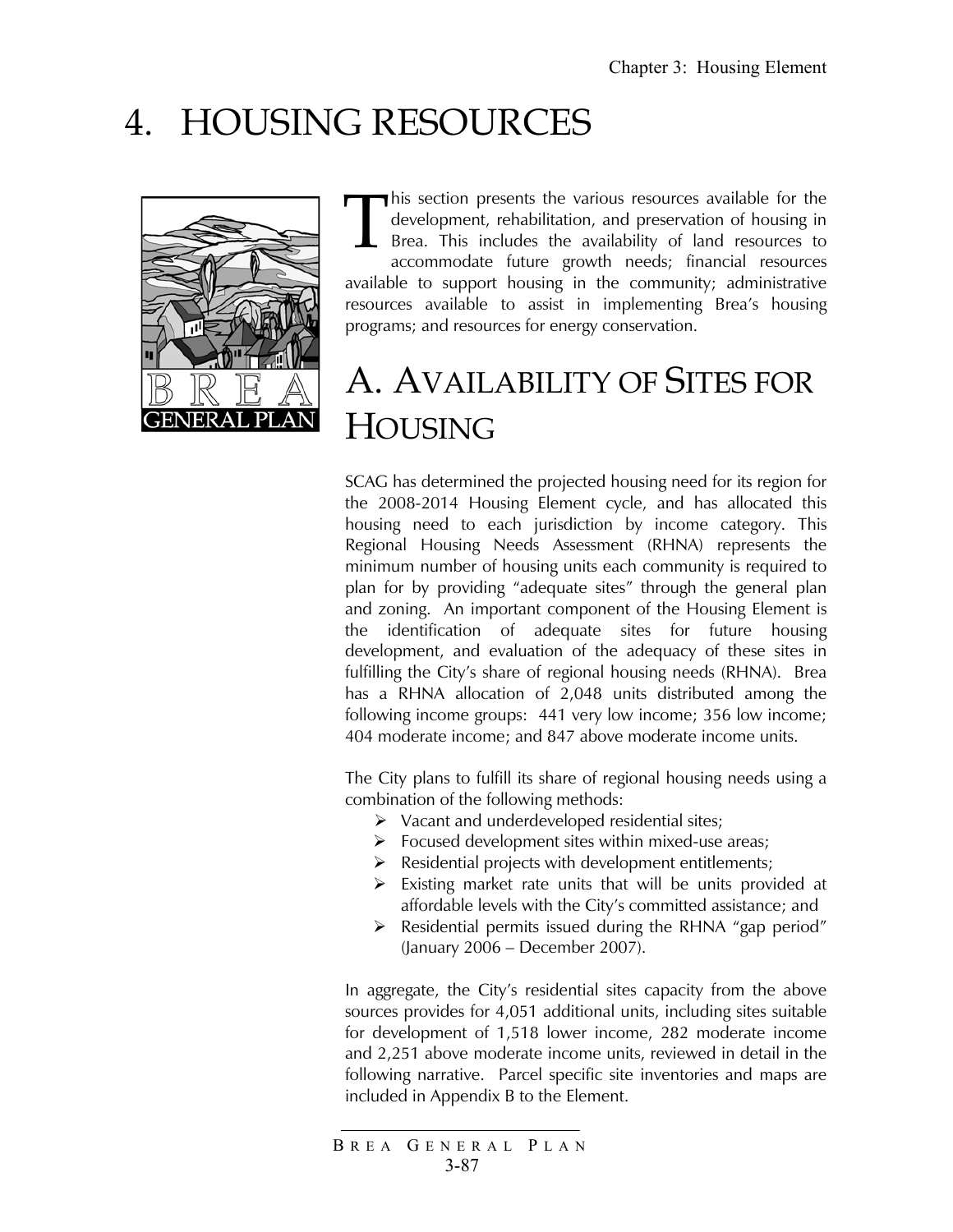Emagine Brea

### 1. Vacant/Underutilized Residential Sites

Brea's incorporated city limits encompass nearly ten square miles, totaling over 6,100 acres. Approximately one-fifth of the City's acreage is comprised of hillsides and open space, much of which has historically been used for oil production. Brea's 2003 General Plan established a Hillside Residential land use designation to provide for limited development within the privately-owned hillside areas of the City, as well as the 1,600 acres of hillsides within Brea's sphere of influence. Properties designated Hillside Residential are subject to the City's Hillside Management Ordinance, with permitted densities based upon average slope calculations, protection of environmental resources, and conformance with performance criteria.

As illustrated in Table HE-38, Carbon Canyon in Brea's eastern foothills contains over 700 vacant acres of Hillside Residential (excluding the 398 acre Canyon Crest project currently undergoing entitlements). Analysis of the parcelization and ownership of this hillside acreage results in an estimated development potential for 206 new single-family units. Any projects with more than 10 units would be subject to Brea's 10 percent inclusionary requirement, resulting in 16 units required to be provided at levels affordable to moderate income homebuyers.

In addition to Carbon Canyon, Brea contains 141 vacant acres designated Hillside Residential at the southwest corner of Valencia and Lambert adjacent to Olinda Ranch. This acreage could support 55 units, at an average density of one unit per 2.5 acres.

Two primary areas of vacant Low Density (R-1) Residential remain in Brea: 94 acres west of Valencia at Lambert, immediately west of Olinda Ranch; and 5 acres in northwestern Brea on a site occupied by an oil pipeline station currently undergoing closure. These Low Density sites can yield 395 units, including 39 moderate income units.

| VALAIIL AIIU UNUELUUNZEU NESIUENIJAI JILES |                                                 |         |                                       |                                                |  |  |  |  |  |
|--------------------------------------------|-------------------------------------------------|---------|---------------------------------------|------------------------------------------------|--|--|--|--|--|
| <b>Land Use District</b>                   | <b>Realistic Residential</b><br>Density (du/ac) | Acreage | <b>Total</b><br><b>Dwelling Units</b> | <b>Moderate Income</b><br>(Inclusionary) Units |  |  |  |  |  |
| Hillside (HR) – Carbon Canyon              | Varies based on slope                           | 738     | 206                                   | 16                                             |  |  |  |  |  |
| Hillside (HR) – Valencia/Lambert           | 1 $du/2.5$ acres                                | 141     | 55                                    |                                                |  |  |  |  |  |
| Low Density (R-1)                          | 4 du/acre                                       | 99      | 395                                   | 39                                             |  |  |  |  |  |
| High Density (R-3)                         | 20 du/acre                                      | 1.1     | 22                                    |                                                |  |  |  |  |  |
| <b>Total</b>                               |                                                 | 979     | 678                                   |                                                |  |  |  |  |  |

 **Table HE-38 Vacant and Underutilized Residential Sites** 

Source: Vacant Land Survey, Development Services Department, City of Brea, 2007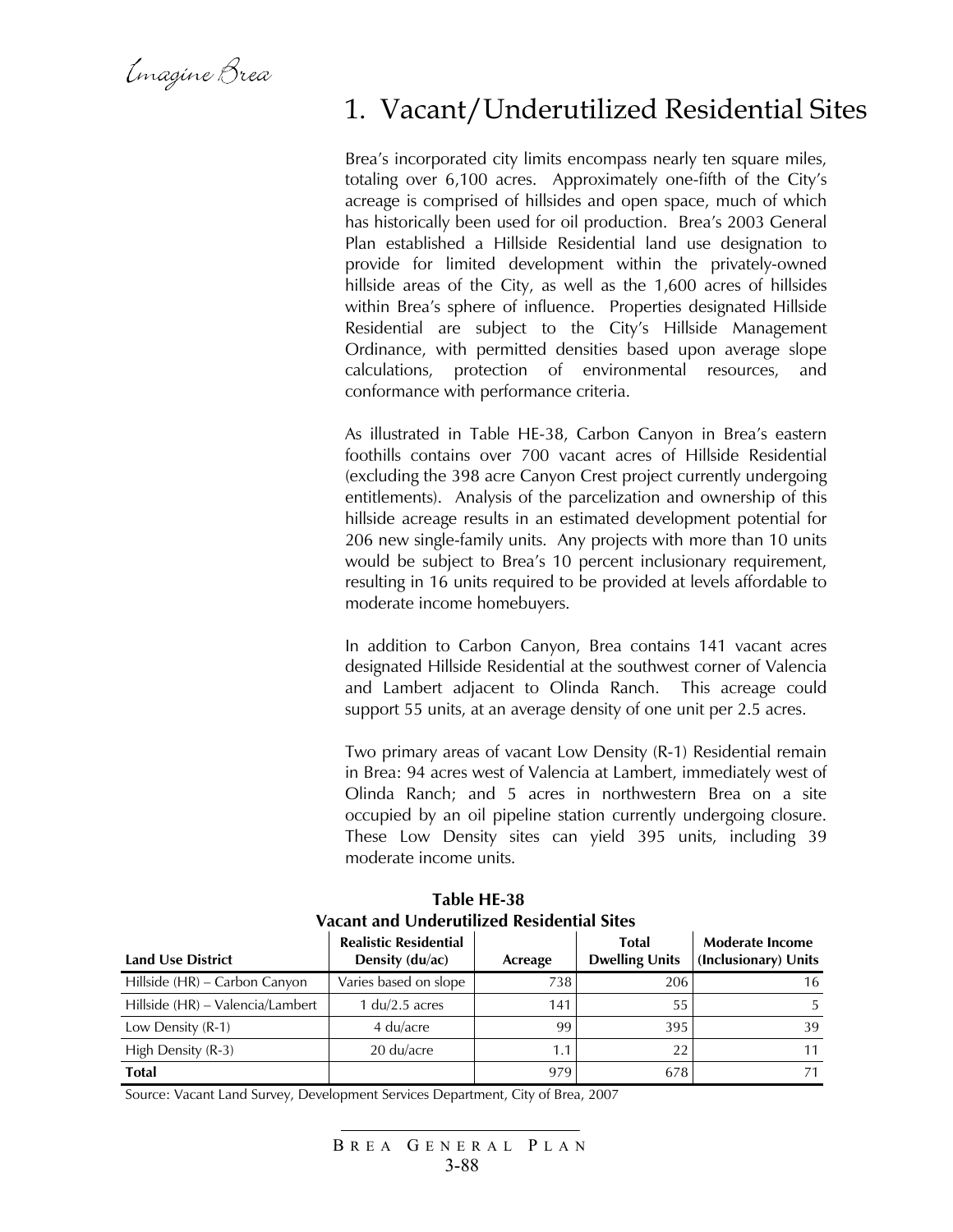Brea contains two adjacent underutilized high density (R-3) parcels currently developed as a non-conforming, stone manufacturing facility surrounded by residential uses. The Redevelopment Agency is in the process of purchasing these sites for development with 22 units of higher density housing within walking distance of Downtown Brea.

# 2. Mixed Use Sites

In addition to providing for sensitive development within the City's hillsides, another key tenet of Brea's new General Plan is the establishment of mixed-use districts in the City's older, more centrally located districts. Downtown Brea and the Birch Street Corridor are designated MU-I, providing for residential densities of up to 50 units/acre. Mixed Use II provides for up to 40 units/acre and applies to the former Unocal Research property and similar larger properties that would benefit from an integrated approach to development; the 260 unit Olen Pointe Apartments is an example of 40 unit/acre residential being integrated within an exiting office complex in the MU-II district. The MU-III designation is designed to facilitate the revitalization of deteriorated commercial corridors, such as South Brea Boulevard and portions of Imperial Highway, by allowing the integration of residential uses at densities up to 18 units/acre. The award winning South Brea Lofts, which provides 47 live/work townhomes, was recently developed in MU-III.

The City's vision for development within the three mixed use districts, as articulated in the General Plan, is predominately residential in focus to help realize Brea's goals for workforce housing. Within the highest density MU I district, affordable and mixed-income rental housing is emphasized, as exemplified by the Birch Street Lofts which provides 62 rental units, including 33 affordable units, at a density of 41 units per acre. All mixed use districts permit residential densities exclusive of commercial uses, which are separately regulated through floor area ratios (FAR). A description of Brea's vision for the future pattern of development within each of the three mixed use districts is presented in Appendix B to the Element.

While the General Plan designates a significant amount of land for mixed use (58 acres MU-I; 119 acres MU-II; 25 acres MU-III), for purposes of the 2008-2014 Housing Element, a two-tiered approach has been utilized to assess those mixed-use parcels most suitable for development during this six year planning period. First, City staff developed an inventory of mixed use parcels that





**South Brea Lofts**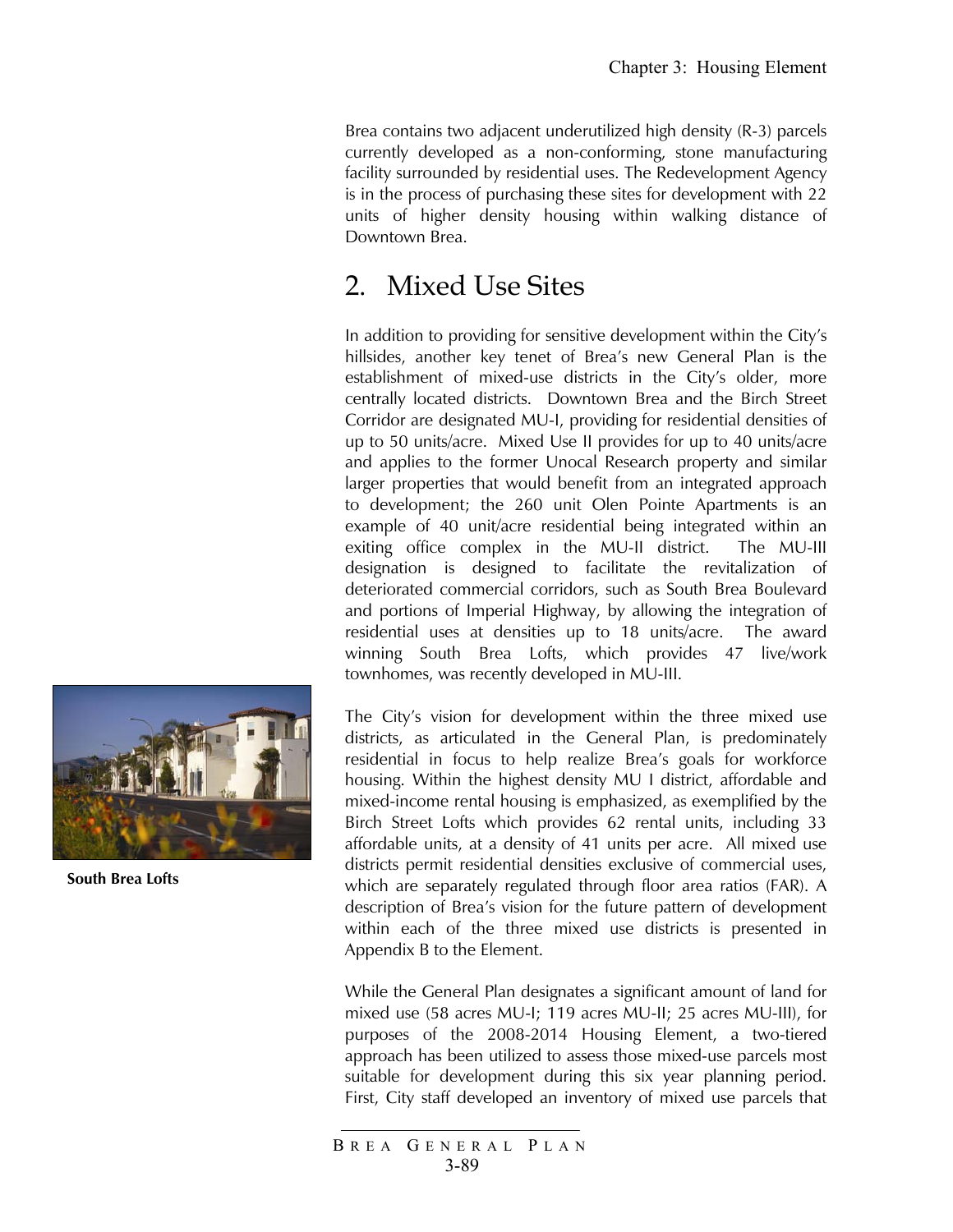

**Focused Development Site** 

were either vacant or developed with an existing building greater than 30 years in age, and thereby more likely to be redeveloped. As indicated in Table HE-39, this reduces the developable acreage to 43.6 acres in MU-I and 17 acres in MU-III. $^8$ 

As a second refinement, the City identified "Focused Development Sites" from groupings of contiguous parcels which met one or more of the following criteria: development sites are anchored by Agency-owned or vacant parcels; sites include a high ratio of surface parking lots; City is aware of development interest on the site; a single parcel is of significant size  $(> 1 \text{ acre})$ ; and/or existing uses are particularly underutilized and marginal. As presented in Table HE-39, this second tier of refinements yields 34.5 acres of MU-I and 9 acres of MU-III.

In terms of estimating the residential development capacity on these Focused Development Sites, the City selected a development density based on recent projects built under the new mixed use standards. For MU-III, the maximum density of 18 units/acre is utilized, the density of the recently built South Walnut Bungalows project developed on .5 acres in the MU-III district. South Brea Lofts was also built to MU-III standards, but due to the project's larger unit sizes (up to 2,200 square feet), densities were slightly lower at 17 du/acre.

Since Brea has not yet had a project developed in the MU-I district, for purposes of estimating development potential, MU-I densities are conservatively estimated at 80 percent of the maximum, or 40 units/acre. The achievement of this density under MU-I development standards is confirmed through review of a recent site planning concept submitted to the City for Focused Development Site #2 (refer to Appendix B). The preliminary site plan for this 25,916 square foot site proposes 27 units, translating to 45 units per acre. Planning staff have reviewed the proposed site plan against the MU-I development standards and found it to be consistent with code criteria. While the site plan concept has not yet been developed to an extent providing for architectural concepts and other relevant project details, staff believes these issues could be successfully resolved without sacrificing density. Birch Street Lofts, while built prior to adoption of the mixed-use zoning standards, serve as a model for MU I development, with two stories of rental housing above ground floor retail at a density of 41 units per acre.

 $\overline{a}$ 

 $8$  MU-II sites were not included in this analysis because the La Floresta projects already have entitlements pending for Brea's MU-II sites.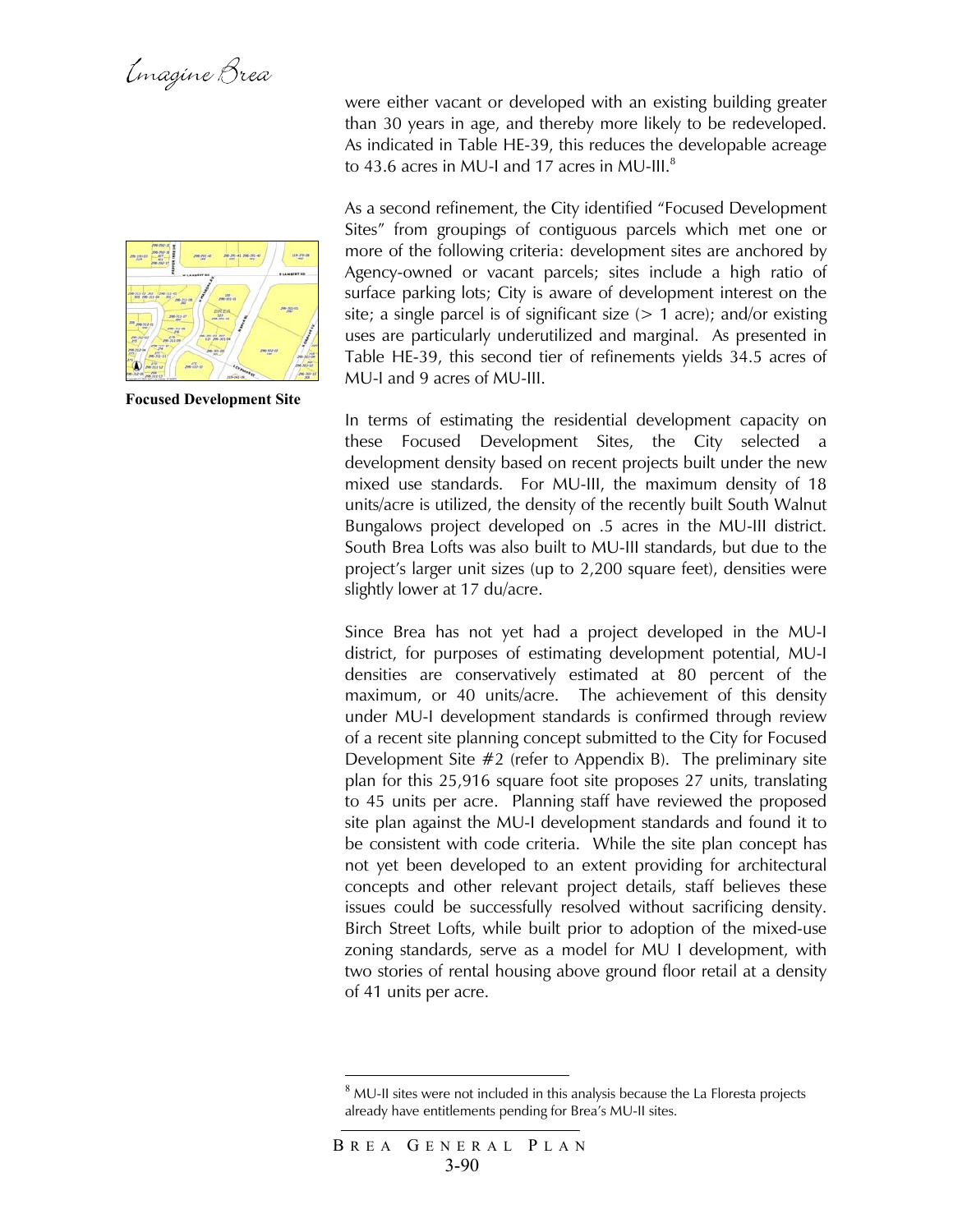As presented in Table HE-39, using these realistic development densities, a total of 304 new units can be accommodated within the MU-III district, with 157 of these units on Focused Development Sites. Within the MU-I district, 1,744 high density units can be developed, including 1,380 units on Focused Development Sites.

A detailed inventory of all the MU-I and MU-III parcels included in the Housing Element sites inventory is presented in Appendix B to the Element. Parcels which comprise the Focused Development Sites are highlighted in the inventory, with a separate map presented for each area. As a means of documenting how Focused Development Sites can realistically be assembled and developed during in the planning period, a detailed "Sites Suitability Analysis" narrative has been prepared for each of the seven MU-I sites, also included in Appendix B. This analysis further details existing conditions, including the presence of economically marginal uses, underutilized parking lots, and Agency owned parcels, as well as where there has been recent development interest on the sites.

| <b>Mixed Use Residential Sites</b> |                  |       |                                     |                                            |                       |  |  |  |
|------------------------------------|------------------|-------|-------------------------------------|--------------------------------------------|-----------------------|--|--|--|
|                                    | <b>Realistic</b> |       | Tier 1<br>Vacant / Use $>$ 30 years | Tier 2<br><b>Focused Development Sites</b> |                       |  |  |  |
| <b>Land Use District</b>           | <b>Density</b>   | Acres | <b>Unit Potential</b>               | Acres                                      | <b>Unit Potential</b> |  |  |  |
| Mixed Use III                      | 18 du/acre       | 16.9  | 304                                 | 9                                          | 157                   |  |  |  |
| Mixed Use I                        | 40 du/acre       | 43.6  | 1.744                               | 34.5                                       | 1,380                 |  |  |  |
| <b>Total</b>                       |                  | 60.5  | 2,048                               | 43.5                                       | 1,537                 |  |  |  |

**Table HE-39** 

Source: Land Use Survey, Development Services Department, City of Brea, 2007

As a means of encouraging lot consolidation within its mixed-use zones, the City has adopted the following incentives: reduced parking; increased parcel coverage (up to 10%); reduced open space (up to 10%); priority permit processing; City participation in infrastructure (e.g. installation of street, gutter and sidewalk, installation of streetscape, undergrounding/upgrading of utilities, etc.); and increased sign area (up to 20%).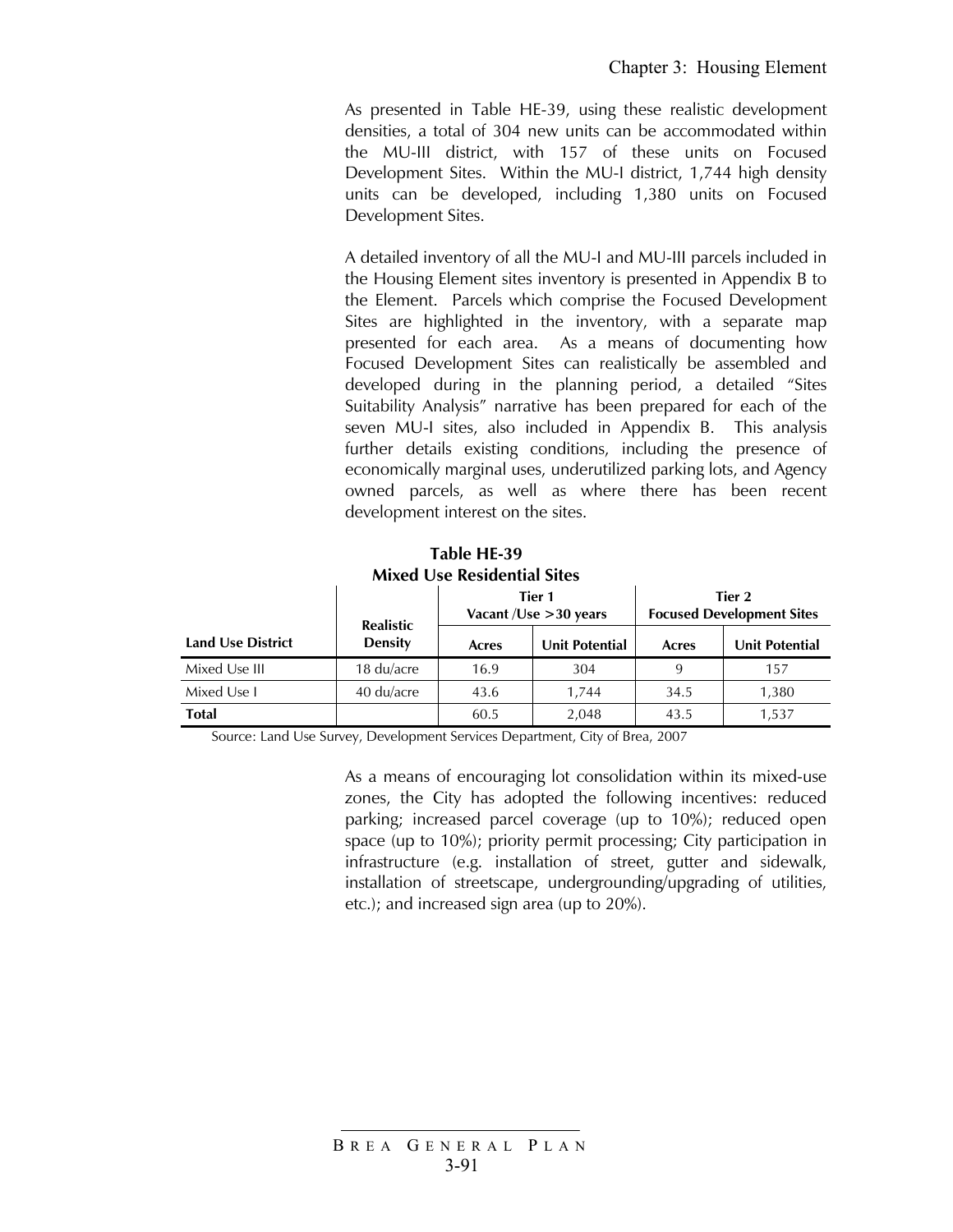

**La Floresta Site Plan**

### 3. Projects in Process

Several large residential projects in various stage of entitlement would contribute towards addressing the City's housing needs:

### **Entitled Projects**

- ¾ Olen Point Apartments will provide 260 apartment units, including 26 moderate income units, within an existing office park setting. Olen Pointe received a General Plan amendment from commercial to MU-II to accommodate this integrated office/residential development.
- $\triangleright$  Peppertree Hills in the recently annexed Tonner Hills will provide 795 new single-family homes, including 46 moderate income units. This project is being processed under the County of Orange, and pursuant to a written agreement between Brea and the County, these units are credited under the County's Housing Element.

#### **Projects in Process**

- La Floresta  $#1$  is a 120 acre, 1,088 unit mixed-use community planned for the former Unocal Research Center, encompassing active adult single-family homes, condominiums, and independent living, as well as non-age restricted single-family homes, townhomes, and live/work lofts. The 14 acre village core will provide specialty retail, restaurants and offices.
- $\triangleright$  La Floresta #2 is proposed on the Birch Hills Golf Course and will include 132 townhomes and 115 affordable workforce housing units being developed by Jamboree Housing, including 41 extremely low income units. A new community recreation center will be provided adjacent to the redesigned public golf course.
- $\triangleright$  Canyon Crest will provide 165 market rate single-family homes in the east end of Carbon Canyon.

Not including Peppertree Hills' 795 units, these four projects would contribute 1,760 new units to Brea, including 115 lower income units and 44 moderate income units.

| <b>Project Name</b> | <b>Total</b><br>Units | Projects with Entitlements or Pending Entitlements<br><b>Extremely</b><br>Low<br>Income | <b>Very</b><br>Low<br><b>Income</b> | Low<br>Income | Moderate<br>Income | <b>Market</b><br>Rate |
|---------------------|-----------------------|-----------------------------------------------------------------------------------------|-------------------------------------|---------------|--------------------|-----------------------|
| Olen Pointe Apts    | 260                   |                                                                                         |                                     |               | 26                 | 234                   |
| La Floresta $#1$    | 1,088                 |                                                                                         |                                     |               | 18                 | 1,070                 |
| La Floresta $#2$    | 247                   | 41                                                                                      | 34                                  | 40            |                    | 132                   |
| Canvon Crest        | 165                   |                                                                                         |                                     |               |                    | 165                   |
| <b>Total</b>        | 1,760                 | 41                                                                                      | 34                                  | 40            | 44                 | 1,601                 |

 **HE-40 Projects with Entitlements or Pending Entitlements**

Source: Brea Development Services Department, January 2008.

```
B REA G ENERAL P LAN
3-92
```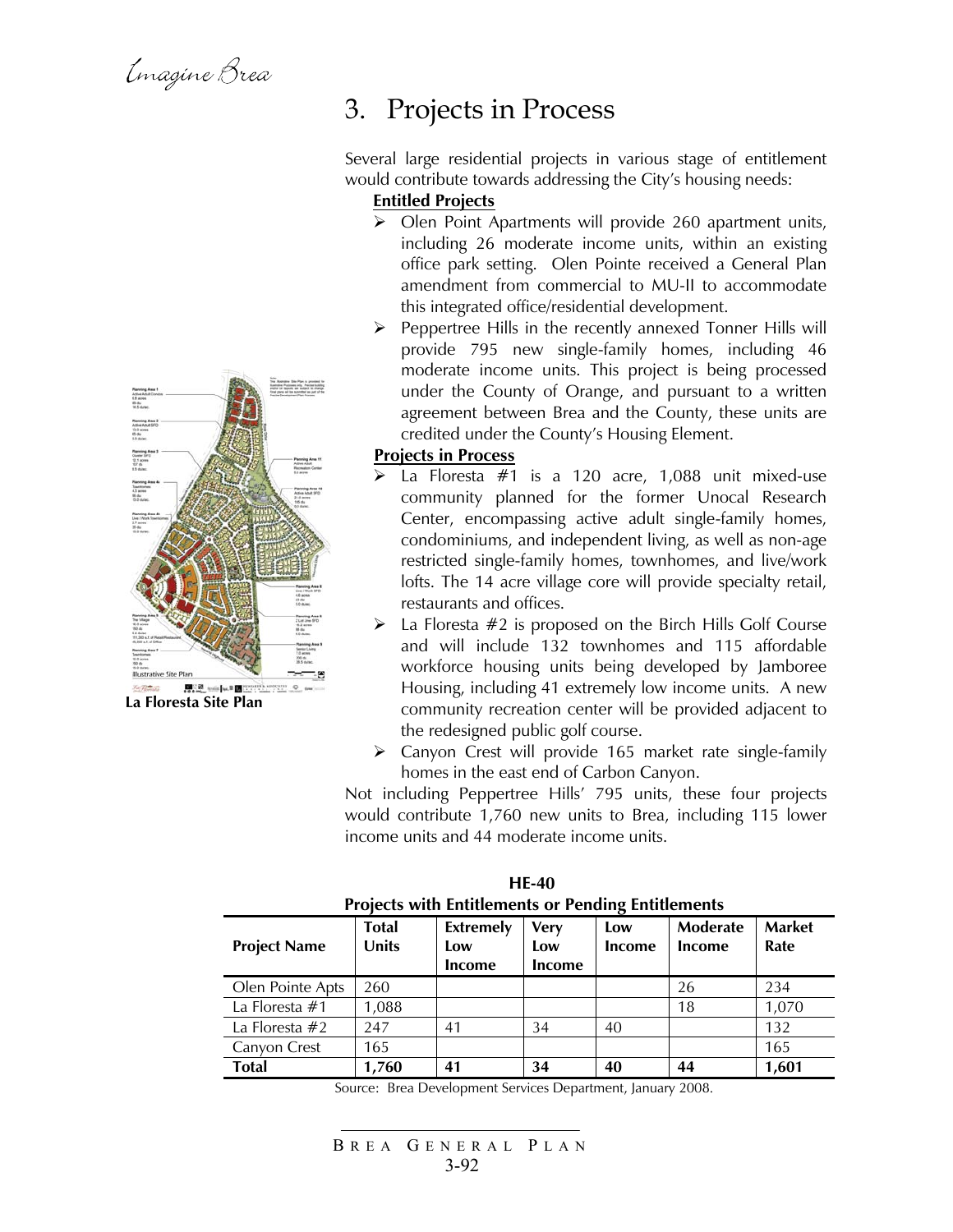### 4. Committed Assistance

Government Code Section 65583.1[c] permits jurisdictions to rely on existing units to fulfill up to 25 percent of their residential sites requirement (RHNA) in the Housing Element. The following activities may be eligible:

- $\triangleright$  Substantial rehabilitation of substandard rental housing
- ¾ Conversion of multi-family rental units from nonaffordable to affordable
- $\triangleright$  Preservation of at-risk housing

To qualify, a community must provide "committed assistance" to specified projects within the first two years of the planning period through a legally enforceable agreement. Units must be provided at affordable rent levels to very low and low income households, with affordability terms ranging from 20 – 55 years, depending on the activity.

The City of Brea has committed to providing financial assistance to purchase affordability covenants on the 16 unit Acacia Street Apartments, and is seeking to apply credits towards the City's RHNA obligations (refer to Appendix C - Adequate Sites Program for documentation on compliance with the statutes).

In summary, the Acacia Apartment project involves the Redevelopment Agency purchase of four parcels on which there are 16 apartment units; eminent domain was not used in the acquisition of these properties. The Agency is in the process of completely renovating the interior of the units and repairing the outside of the buildings, including landscaping and courtyard enhancements. Upon completion of the property rehabilitation, the Agency will sell the property to a non-profit developer at a reduced cost in exchange for conversion of the project's market rents to levels affordable to 13 very low and 3 low income households for a minimum 55 year term. Rehabilitation improvements on all units will be completed by mid 2008, at which time the Agency will issue a Request for Proposal for nonprofit purchase and management, and enter into a Loan Agreement for committed assistance with the selected non-profit, targeted for August 2008.

Existing rent levels at Acacia Apartments are documented in Table 1, included in Appendix C. Of the project's 16 units, ten units have rents above the level of affordability to low income households, and four units have rents above the level of affordability to very low income households (but within the level affordable to low income). The remaining two units are already



**Acacia Apartments Prior to Rehabilitation** 



**Acacia Apartments After Rehabilitation** 

B REA G ENERAL P LAN 3-93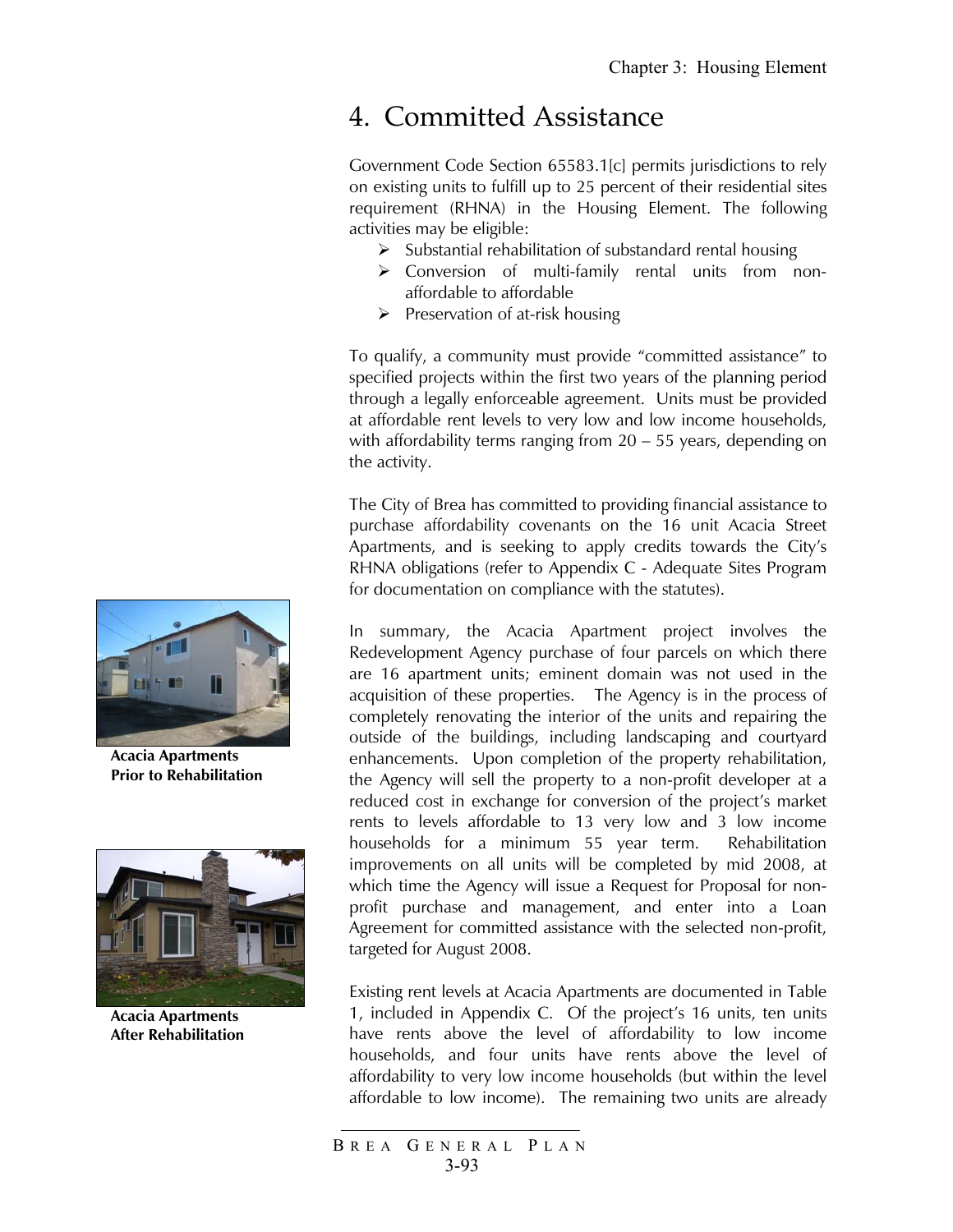Emagine Brea

renting at levels affordable to very low income households, and while affordability covenants will be placed on these units, these units will not be counted for Housing Element purposes. In terms of RHNA credit and net increase in affordable units, eleven units that the Agency will restrict as very low income that are not currently available at rents affordable to very low income households will be credited, and the three units that the Agency will restrict as low income that are not currently affordable at low income rent will be credited.

The level of "committed assistance" provided by the Redevelopment Agency for Acacia Apartments reflects the difference in what the Agency paid for the project, including rehabilitation costs, versus the reduced cost the Agency will sell the project for to a non-profit in exchange for the affordability covenants. The Agency purchase and rehabilitation costs are estimated to run around \$5.3 million, whereas the Agency's economic consultant estimates the post-rehabilitation sales price at \$2 million. The Agency estimates total committed assistance for Acacia Apartments at between \$2 - \$4 million.

During rehabilitation of the units, temporarily displaced tenants are provided relocation assistance. Tenants who are "over income" (>80% AMI), and households considered overcrowded pursuant to Redevelopment statutes will not qualify to remain within the project after rehabilitation and will be provided permanent relocation. The project is estimated to cause the permanent displacement of four households. The Redevelopment Agency has prepared a Relocation Plan for the project.

The Acacia Apartments project fulfills the alternative sites requirements under Housing Element statutes, allowing it to be credited against the City's RHNA. As presented in Table HE-43 in the Housing Plan, Brea has fulfilled a portion of its affordable housing needs for very low and low income households in the prior planning period, rendering the City eligible to utilize the alternative sites program. The Housing Element includes a program to obligate the City to provide committed assistance to Acacia Apartments. Pursuant to Government Code Section 65583.1[c], the City of Brea will report to the State Department of Housing and Community Development (HCD) on the status of purchasing affordability covenants on Acacia Apartments no later than July 1, 2010. If the City has not entered into an enforceable agreement of committed assistance for the units specified, it will amend the Housing Element to identify additional appropriately zoned and suitable sites.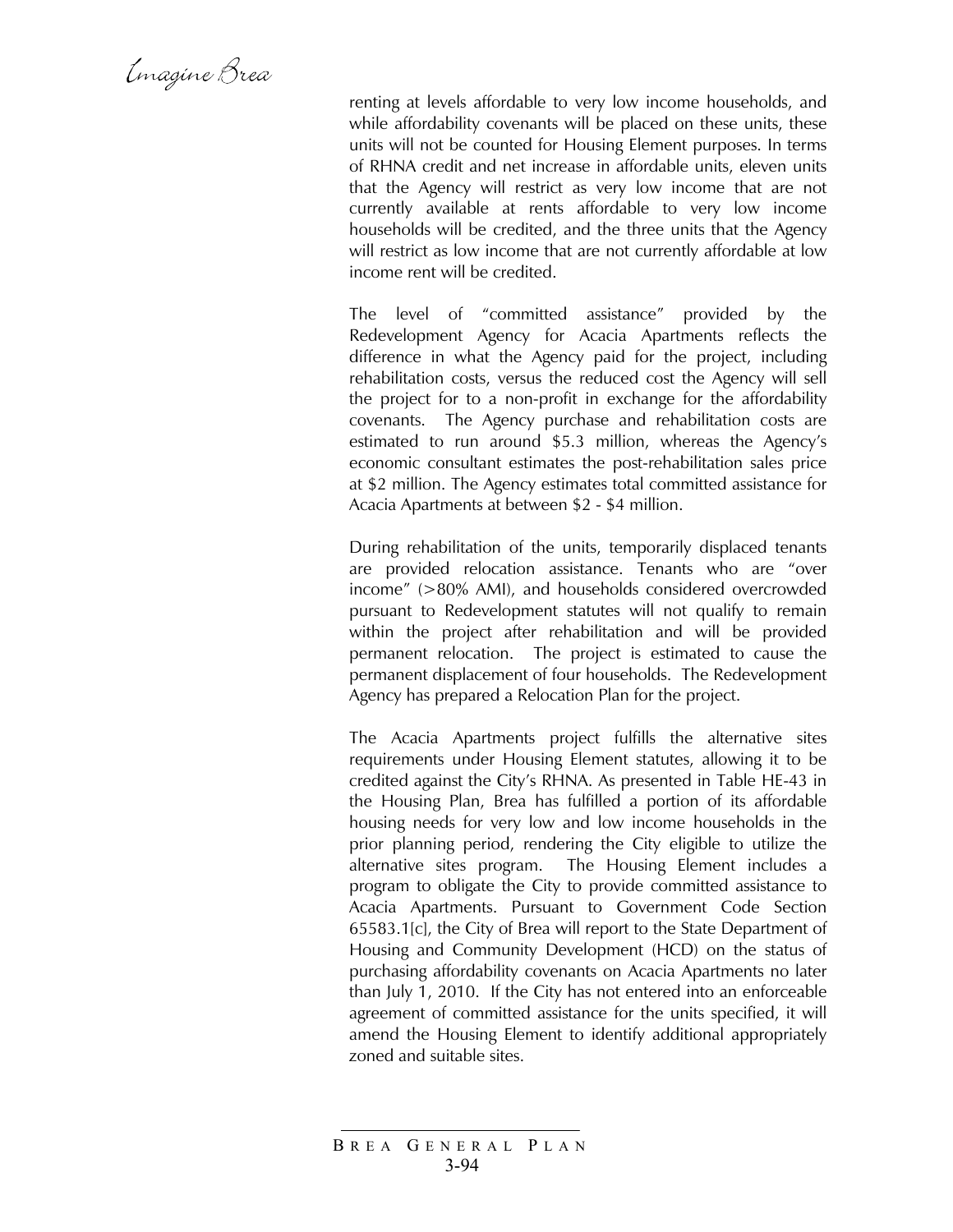# 5. Comparison of Sites Inventory with RHNA

As presented in Table HE-41, Brea's new construction need (RHNA) for the 2008-2014 period is for 2,048 new units. Housing units receiving building permits during the 2006-2007 RHNA "gap period" can be credited towards the RHNA. Review of building permit records indicate a total of 62 residential permits were issued in Brea during this period, including: Walnut Bungalows (9 very low income units), South Brea Lofts (47 units, including 10 moderate income); 5 single-family homes and 1 duplex.

Table HE-41 compares Brea's RHNA for 2,048 new units with the City's aggregate residential sites inventory derived from the following:

- $\geq$  62 units issued building permits in 2006-2007
- $\geq 678$  units on vacant and underutilized residential sites
- $\geq 1,537$  units on Focused Development Sites within the MU-I and MU-III districts
- $\geq 1,760$  units in projects with entitlements/pending entitlements - Olen Pointe, La Floresta, Canyon Crest
- $\geq 14$  units through committed assistance for purchase of affordability covenants

| <b>Income</b><br>Category | <b>Building</b><br><b>Permits</b><br>$(1/2006 -$<br>12/2007 | <b>Entitled</b><br>Projects/<br>Pending<br><b>Entitlements</b> | <b>Committed</b><br><b>Assistance</b> | <b>Minimum</b><br><b>Density</b><br><b>Guidelines</b> | <b>Sites</b><br>Inventory | <b>Total</b><br>Unit<br><b>Potential</b> | <b>Total</b><br><b>RHNA</b> |
|---------------------------|-------------------------------------------------------------|----------------------------------------------------------------|---------------------------------------|-------------------------------------------------------|---------------------------|------------------------------------------|-----------------------------|
| <b>Very</b>               |                                                             |                                                                |                                       |                                                       |                           |                                          |                             |
| Low                       | 9                                                           | 75                                                             | 11                                    | $\geq$ 30 units/acre                                  |                           |                                          | 441                         |
|                           |                                                             |                                                                |                                       |                                                       | 1,380                     | 1,518                                    |                             |
| Low                       | $\overline{0}$                                              | 40                                                             | 3                                     |                                                       |                           |                                          | 356                         |
|                           |                                                             |                                                                |                                       |                                                       |                           |                                          |                             |
| Moderate                  | 10                                                          | 44                                                             | $\overline{0}$                        | $\geq$ 15 units/acre                                  | 228                       | 282                                      | 404                         |
| Above                     |                                                             |                                                                |                                       |                                                       |                           |                                          |                             |
| Moderate                  | 43                                                          | 1,601                                                          | $\overline{0}$                        | $<$ 15 units/acre                                     | 607                       | 2,251                                    | 847                         |
| <b>Total</b>              |                                                             |                                                                |                                       |                                                       |                           |                                          |                             |
| <b>Units</b>              | 62                                                          | 1,760                                                          | 14                                    |                                                       | 2,215                     | 4,051                                    | 2,048                       |

#### **Table HE-41 Comparison of Regional Housing Growth Need and Residential Sites**

In terms of evaluating the adequacy of these sites to address the affordability targets established by the RHNA, Housing Element



**S. Walnut Bungalows under Construction**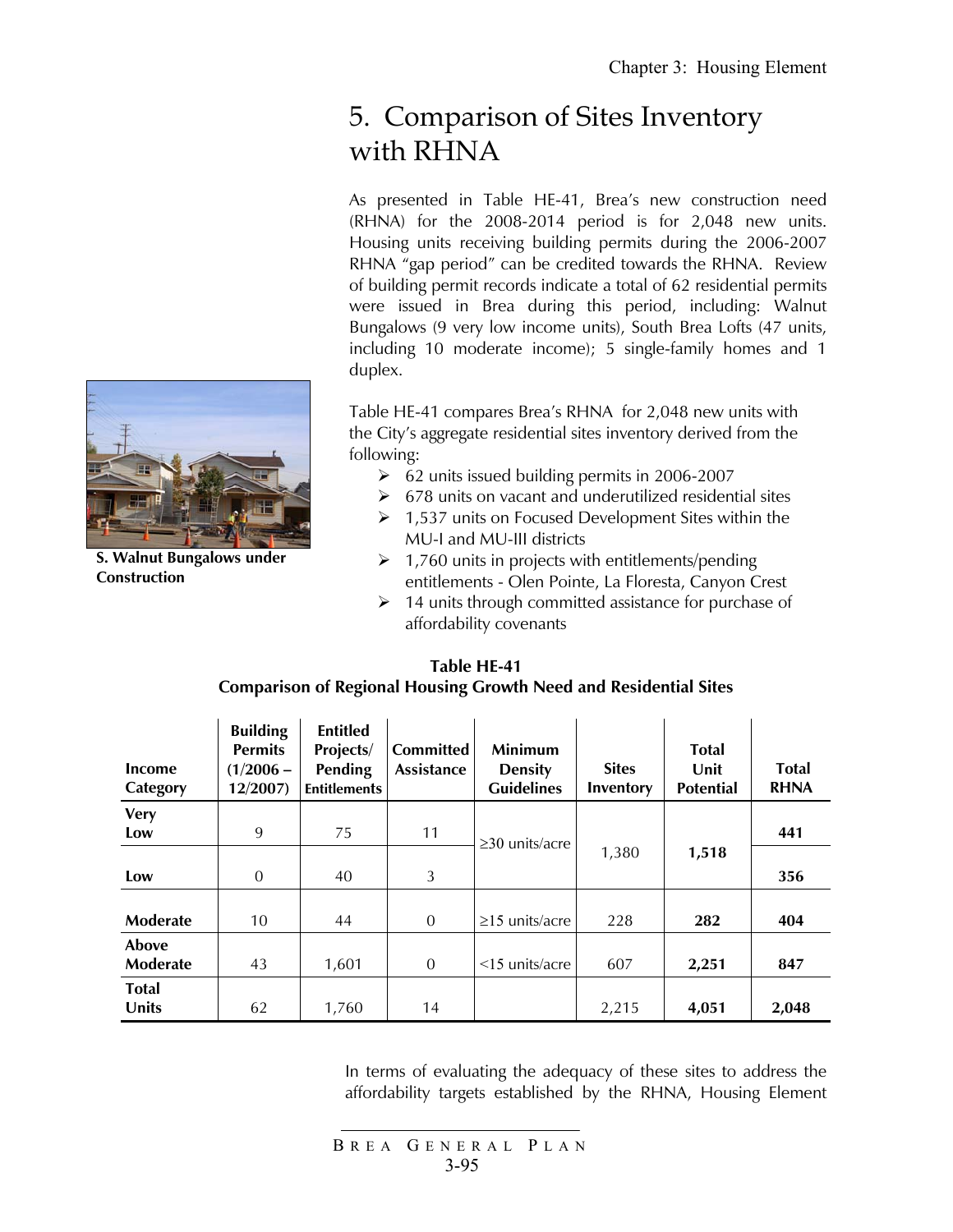statutes now provide for use of "default densities" to assess affordability. Based on its population, Brea falls within the default density of 30 units/acre for providing sites affordable to very low and low income households. For moderate income households, based on several moderate income projects developed in the City, the City has chosen a threshold of 15 units/acre to reflect a reasonable density with which moderate income development can be achieved. Allocating Brea's residential sites inventory based on these density thresholds, combined with the affordability mix anticipated in both entitled and projects with pending entitlements, results in the provision of sites suitable for development of 1,518 units affordable to lower income households, 282 units affordable to moderate income households, and 2,251 units for above moderate income households.

In summary, Brea has provided more than adequate sites to fulfill its regional housing needs by income category. The City will further encourage and facilitate production of affordable units on these sites through regulatory incentives and direct financial assistance, and has allocated \$12.7 million in Redevelopment housing set-aside and Housing In-Lieu Fee resources towards Affordable Housing Development Assistance during the planning period.

As an urbanized community, the majority of Brea has already in place all of the necessary infrastructure to support future development. All land currently designated for residential use is served by sewer and water lines, streets, storm drains, and telephone, electrical, and gas lines. To assure that future development can be served in the less developed, hillside areas of Brea such as Carbon Canyon, the City collects various impact fees from developers to cover the costs of providing necessary services and infrastructure. These fees apply to new developments in the City and annexed portions of the Sphere of Influence.

SB 1087, effective January 2006, requires water and sewer providers to grant priority for service allocations to proposed developments that include units affordable to lower income households. Pursuant to these statutes, upon adoption of its Housing Element, Brea will immediately deliver the Element to local water and sewer providers, along with a summary of its regional housing needs allocation.

Availability of Public Facilities and Services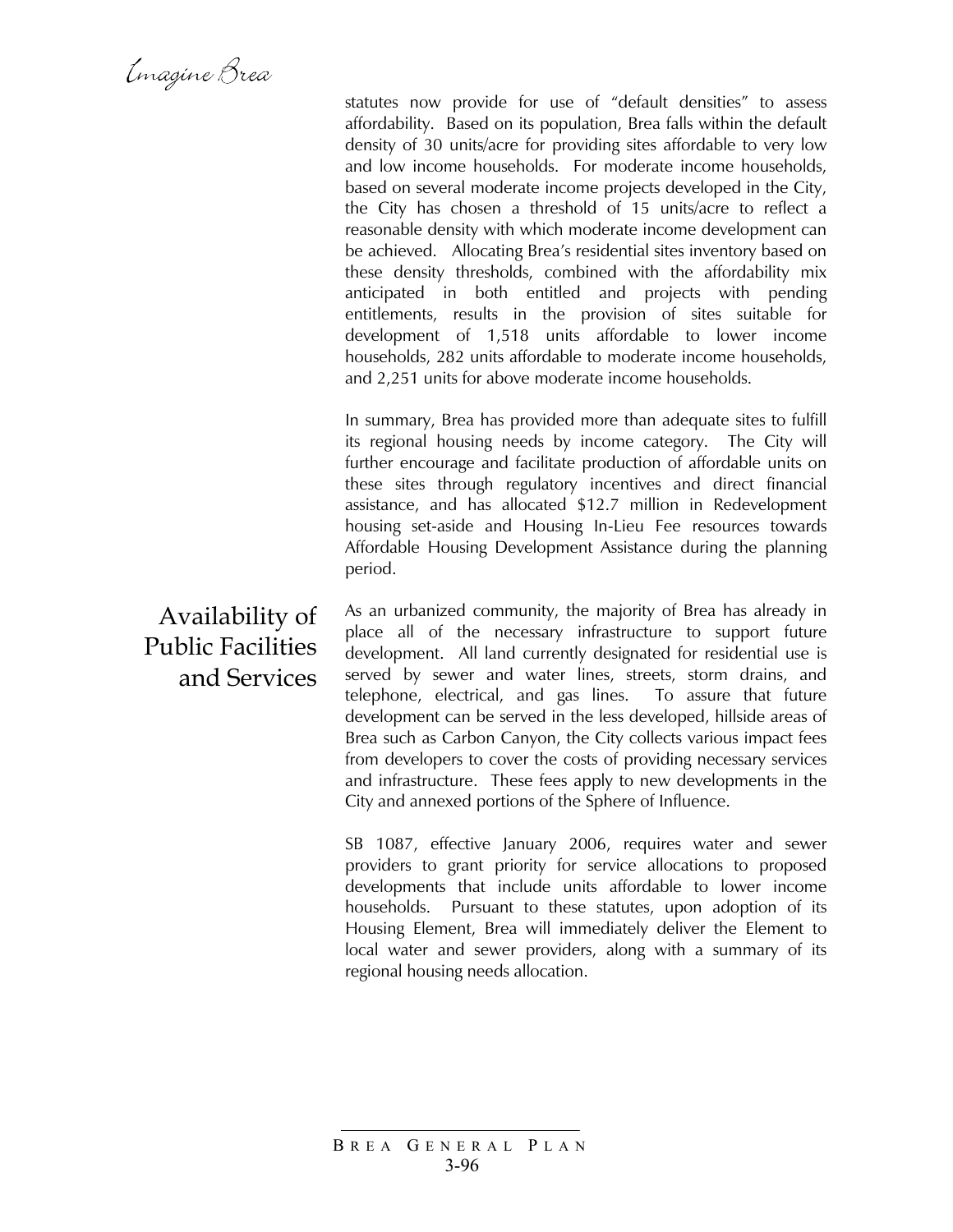# B. FINANCIAL RESOURCES

A variety of funding sources are available to support affordable housing activities in Brea. Due to the high cost of developing and preserving housing and limitations on both the amount and uses of funds, the City leverages local funds with numerous outside sources. The following summarizes the major sources of housing funds available to Brea during the planning period.

# 1. Redevelopment Housing Set-Aside

Redevelopment housing set-aside funds are the primary source of funds for affordable housing activities in Brea. As required under California Redevelopment Law, the Brea Redevelopment Agency sets aside 20 percent of all tax increment revenue generated from the redevelopment project area for the purpose of increasing and improving the community's supply of housing for low- and moderate-income households. These set-aside funds are placed in a separate Low- and Moderate-Income Housing Fund.

Housing units developed using the Agency's housing set-aside funds must remain affordable to the targeted income group for the longest feasible period of time and not less than 55 years for rental housing and 45 years for ownership housing. In addition, housing set-aside expenditures by income group must be in proportion to the City's regional housing needs (RHNA) as defined in the housing element. For Brea, this means that set-aside expenditures over the 2002-2014 year compliance period must include a minimum of 37 percent of funds directed towards very low income households, and no more than 33 percent of funds directed towards moderate income households. Finally, age proportionality requirements specify that set-aside expenditures directed towards seniors are limited to the proportion that seniors age 65+ represent in the City's population, which for Brea is 11 percent.

The Brea Redevelopment Agency generates approximately \$4.7 million in gross redevelopment set-aside funds annually. Approximately \$3.1 million of these funds are pledged to repayment of outstanding bonds, leaving approximately \$1.6 million available to fund housing activities. During the entire six year Housing Element cycle (2008-2014), a total of \$16.4 million in set-aside funds are anticipated to be available for housing program implementation, including net set-aside contributions; a \$2.3 million set-aside fund balance (July 1, 2008); land sales and loan repayments.

B REA G ENERAL P LAN 3-97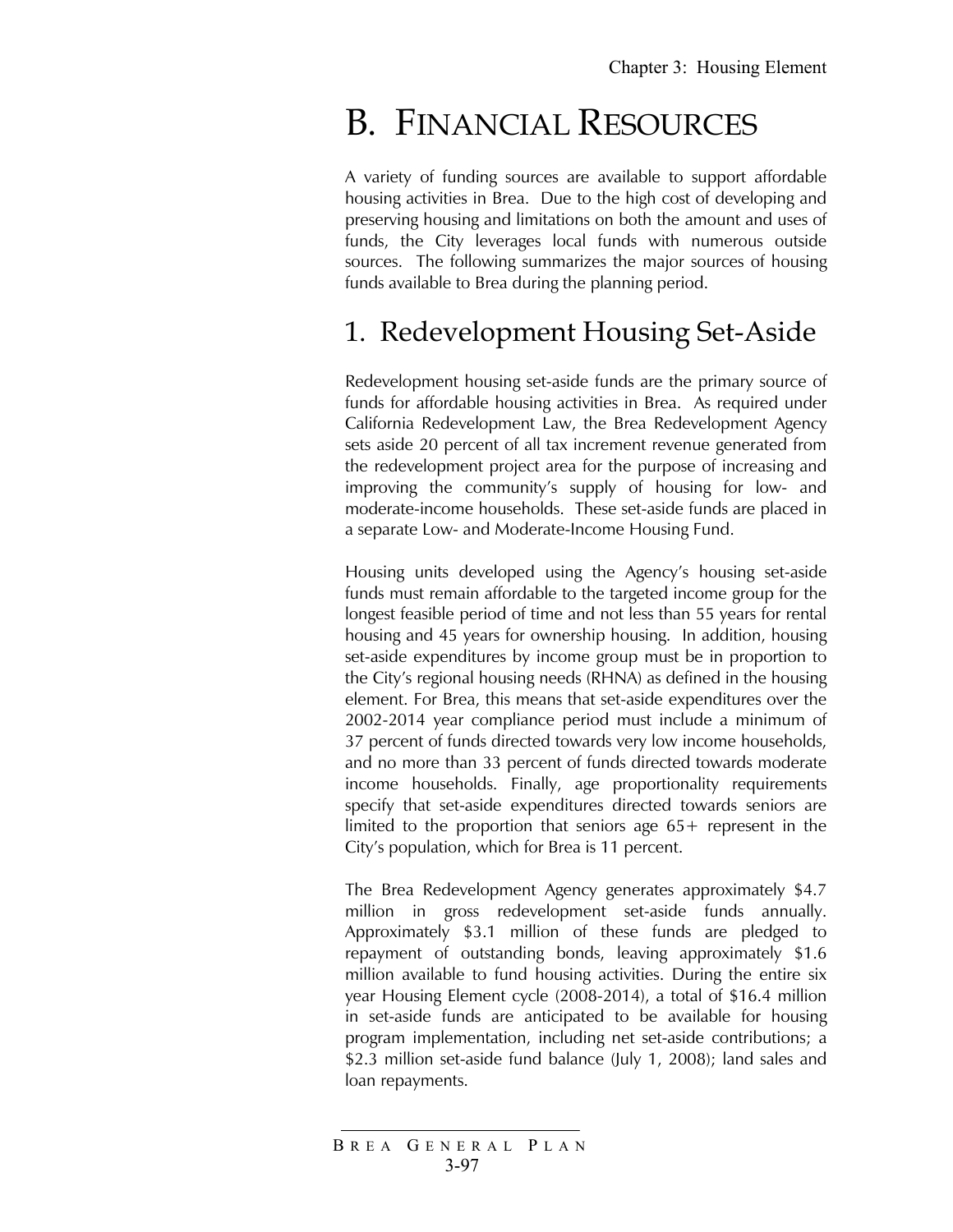Emagine Brea

In addition to the \$16.4 million in redevelopment housing funds, Brea is projected to accumulate \$5.2 million in Housing In-Lieu funds, and receive an additional \$600,000 in CDBG funds, providing a total of \$22.2 million in housing funds available during the planning period. (While Brea leverages these funds with a variety of outside sources described below, these three sources represent the only funds the City is certain of receiving). Based on the program goals established in the Housing Element, these resources are allocated among the following activities:

- ¾ Affordable Housing Development Incentives \$12.7 million
- $\triangleright$  Homebuyer Assistance \$5 million
- ¾ Senior Subsidy and other Rental Assistance \$1.8 million
- $\triangleright$  Preservation of At-Risk Housing \$1.1 million
- ¾ Housing Rehabilitation (owner and rental)- \$1.6 million

The Brea Redevelopment Agency is also pursuing issuance of bond refunding from Project Area C. If the bond refunding goes forward, a net \$2.5 million in additional set-aside funds would become available during the Housing Element planning period.

### 2. Housing In-Lieu Fee

The City allows the payment of in-lieu fees to fulfill the inclusionary housing requirement under the Affordable Housing Ordinance. The City Council decides, on a case by case basis, whether a developer can pay in-lieu fees instead of providing the required affordable housing units. The in-lieu fees collected are deposited in an Affordable Housing Trust Fund to be used exclusively for the development or maintenance of housing affordable to low- and moderate-income households.

As of January 2008, the Agency had a balance of \$1.6 million in the Affordable Housing Trust Fund. During the 2008-2014 Housing Element planning period, and based on housing projects in the pipeline, an additional \$3.6 million in in-lieu fee revenues are projected.

### 3. Community Development Block Grant (CDBG) Funds

Through the CDBG program, the federal Department of Housing and Urban Development (HUD) provides funds to local governments for funding a wide range of community development activities benefiting low-income persons. The CDBG program provides formula funding to larger cities and counties, while

B REA G ENERAL P LAN 3-98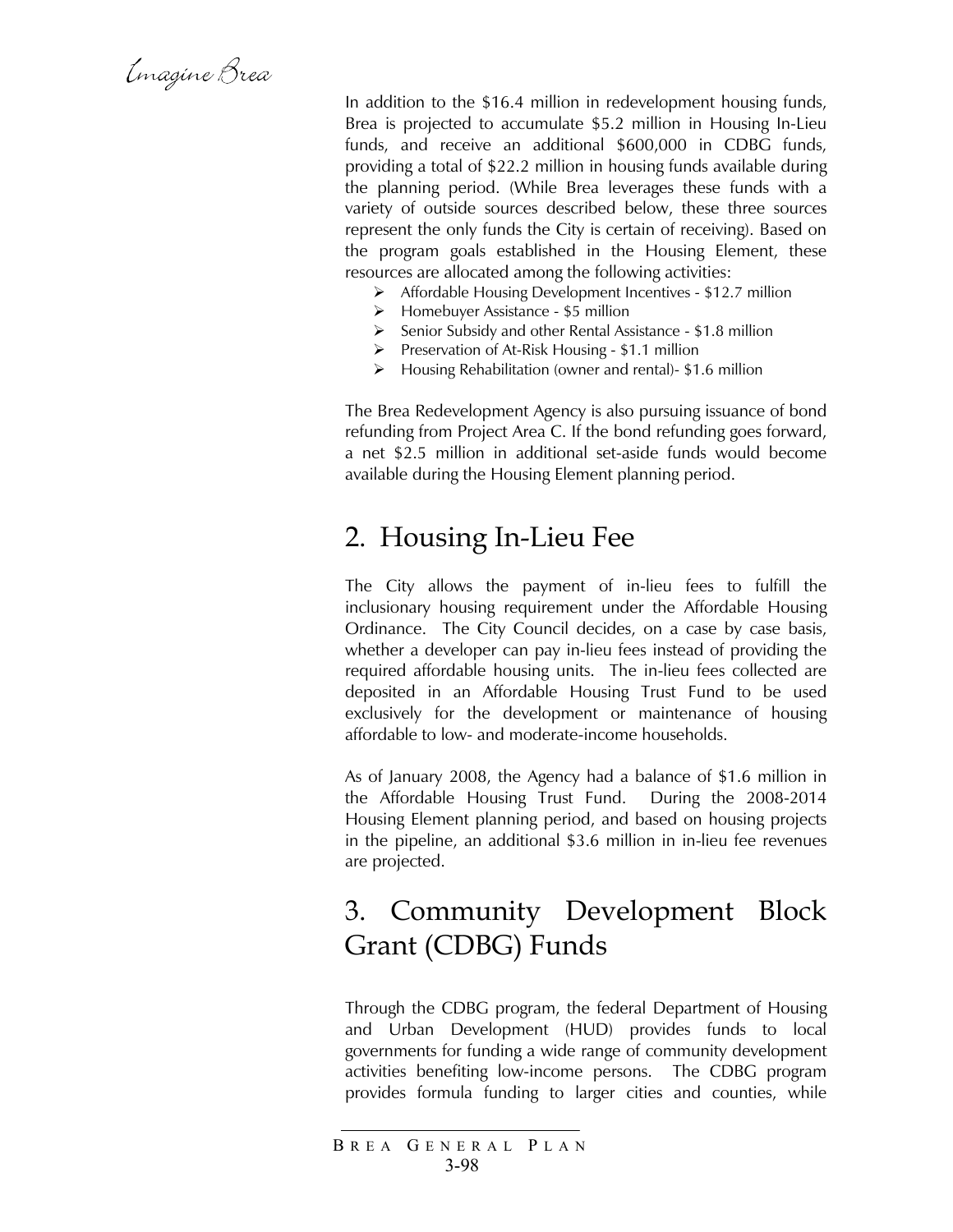smaller cities (less than 50,000 population) generally compete for funding that is allocated to and administered by the state or county. As a smaller city, Brea applies annually to the Orange County Housing and Community Services Department for CDBG funds. The City receives approximately \$100,000 in annual funds, which it uses to fund its Residential Rehabilitation programs and Neighborhood Enhancement Program.

# 4. HOME Investment Partnership Program

The HOME program is designed to improve and/or expand a jurisdiction's affordable housing stock, and can be used for the following activities benefiting lower income households: land and building acquisition; new construction; moderate or substantial rehabilitation; homebuyer assistance; and tenant-based assistance.

The County of Orange Housing and Community Services Department (HCS) periodically releases Notices of Funding Availability (NOFA) for HOME funds for specified activities. The December 2006 Multi-family Affordable Rental Housing NOFA provided \$6 million in funding from HOME, OCDA, and Mental Health Services Act funds for the development of affordable rental housing. Brea responds to the County's NOFAs as they are made available.

# 5. Tax Exempt Multi-family Revenue Bonds

The construction, acquisition, and rehabilitation of multi-family rental housing developments can be funded by tax exempt bonds which provide a lower interest rate than is available through conventional financing. Projects financed through these bonds, which can be issued by the Redevelopment Agency, are required to set aside 20 percent of the units for occupancy by very lowincome households or 40 percent of the units for households at 60 percent of the area median income. Tax exempt bonds for multifamily housing may also be issued to refinance existing tax exempt debt, which are referred to as a refunding bond issue.

# 6. Housing Agreements

The Brea Redevelopment Agency assists in the development of new affordable housing units by entering into Disposition and

B REA G ENERAL P LAN 3-99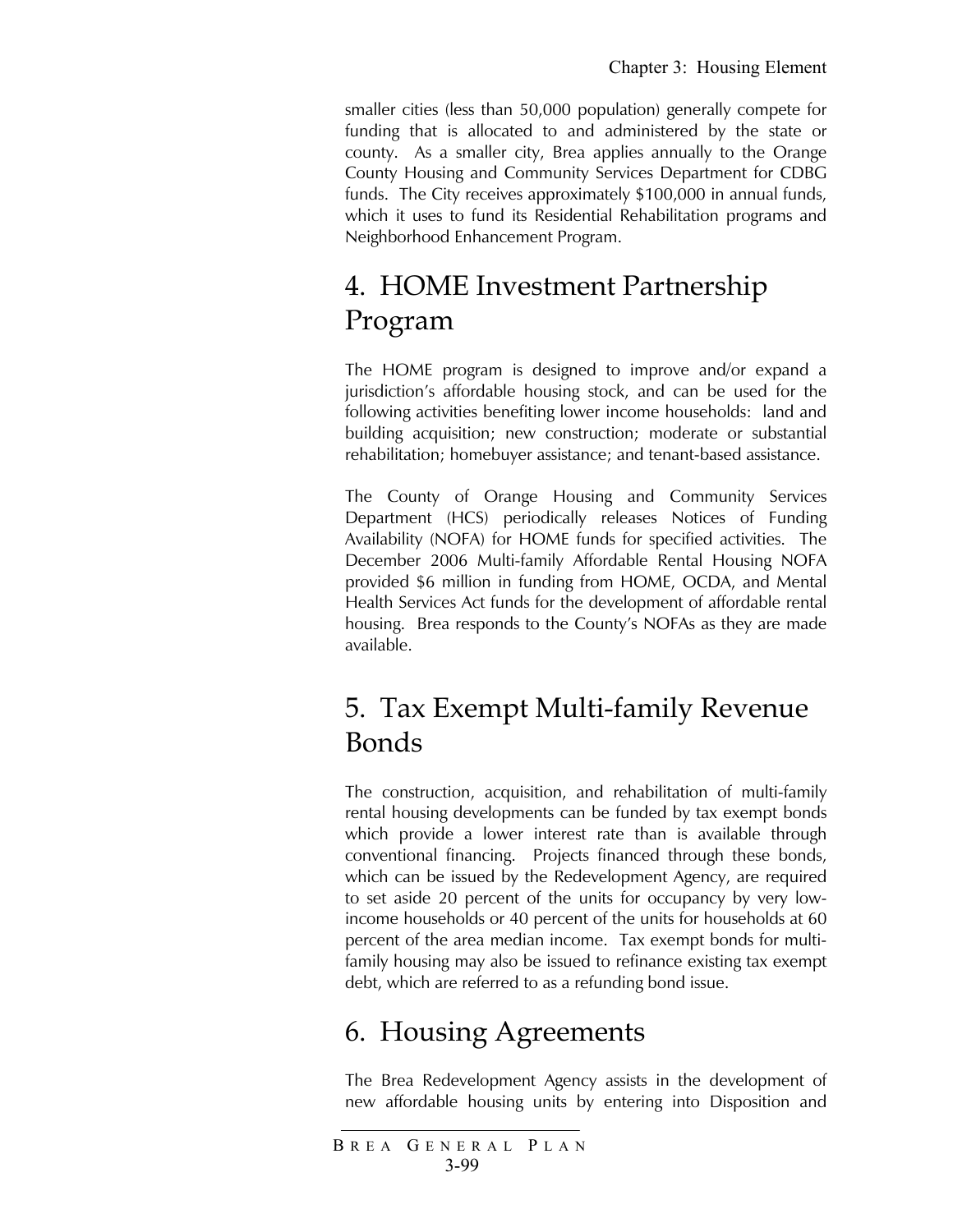Emagine Brea

Development Agreements (DDA) or Owner Participation Agreements (OPA) with developers. DDAs or OPAs may provide for the disposition of Agency-owned land at a price which can support the development of units at an affordable housing cost for low- and moderate-income households. These agreements may also provide for development assistance, usually in the form of a density bonus or the payment of specified development fees or other development costs which cannot be supported by the proposed development.

# 7. Low Income Housing Tax Credits (LIHTC)

The federal LIHTC program is used to encourage the construction and rehabilitation of low-income rental housing, and represents the deepest federal subsidy available for rental housing. In 1987, the California legislature created a state LIHTC program to supplement the federal credit. Both programs are structured to allow investors an annual tax credit over a ten-year period, provided that housing meets low-income occupancy requirements: 20 percent very low income (50% AMI) units, or 40 percent low income (60% AMI) units. Developers apply to the State Tax Credit Allocation Committee (TCAC) in one of two annual rounds for 9 percent tax credits, or on an ongoing basis for 4 percent credits. Competition for state and federal LIHTC is intense. TCAC's highest funding priority is for rental housing for large families. Preservation of at-risk rental housing is also an eligible activity under tax credits.

# 8. State Dept of Housing & Community Development (HCD) Programs

Proposition 46 (2002) and Proposition 1C (2006) provide funding for numerous housing programs offered through HCD, including several new programs to be initiated in 2008. Major programs with potential applicability in Brea include the following:

- ¾ **Multi-family Housing Program:** Low interest loans for development of affordable rental housing. \$70 million available in 2008.
- ¾ **Multi-family Housing Program Supportive Housing:**  Loans for rental housing with supportive services for the disabled who are homeless or at risk of homelessness. \$37 million available in 2008.
- ¾ **Building Equity and Growth in Neighborhoods (BEGIN):** Grants to cities to provide downpayment assistance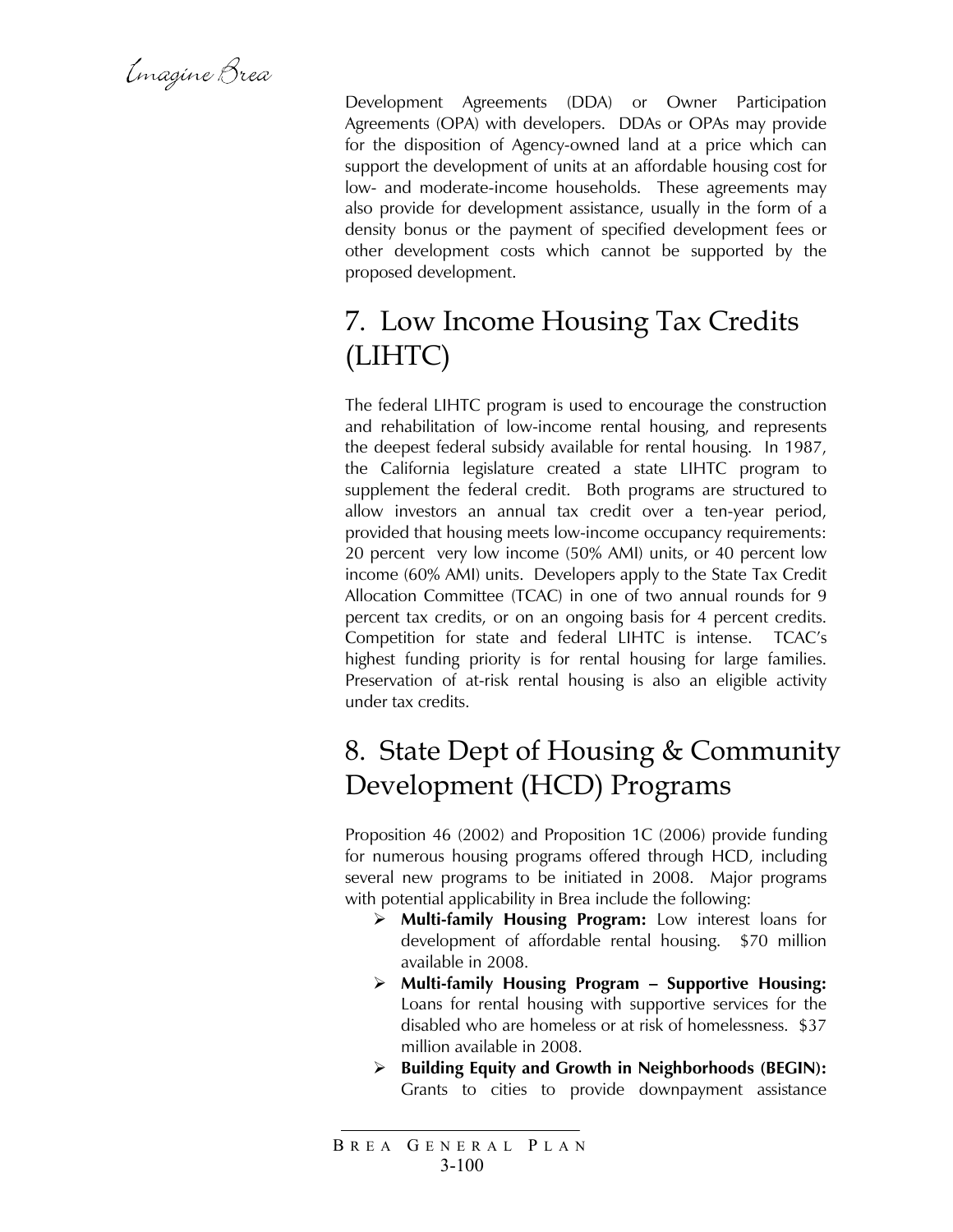(\$30,000) to low and moderate income purchasers of new homes in projects with affordability enhanced by local regulatory incentives or barrier reductions.

- ¾ **Infill Infrastructure Grant Program:** Funding of public infrastructure (water, sewer, traffic, parks, site clean-up, etc) to facilitate infill housing development. \$240 million allocated.
- ¾ **Transit-Oriented Development Program:** Funding for housing and related infrastructure near transit stations. \$95 million allocated.

# 9. California Housing Finance Agency (CalHFA) Programs

CalHFA administers a Residential Development Loan program, providing low interest (3%), short term (4 year) loans to local governments for site acquisition and predevelopment expenses related to development of affordable infill, owner occupied housing. The Development Loan Program links with CalHFA's Downpayment Assistance Program to provide subordinate loans to first-time buyers. Through the Downpayment Assistance Program, CalHFA makes below market loans to first-time buyers of up to 3 percent of the sales price. CalHFA also provides loans for nonprofit agencies to acquire and preserve at-risk rental housing.

# 10. CalHOME

CalHOME provides grants to cities and non-profit developers to fund first-time homebuyer mortgage assistance and owneroccupied housing rehabilitation; \$50 million is available in 2008. CalHome loans are available to cities and non-profits to fund homeownership development projects, with \$20 million available in 2008. Funds become grants as qualifying households occupy units.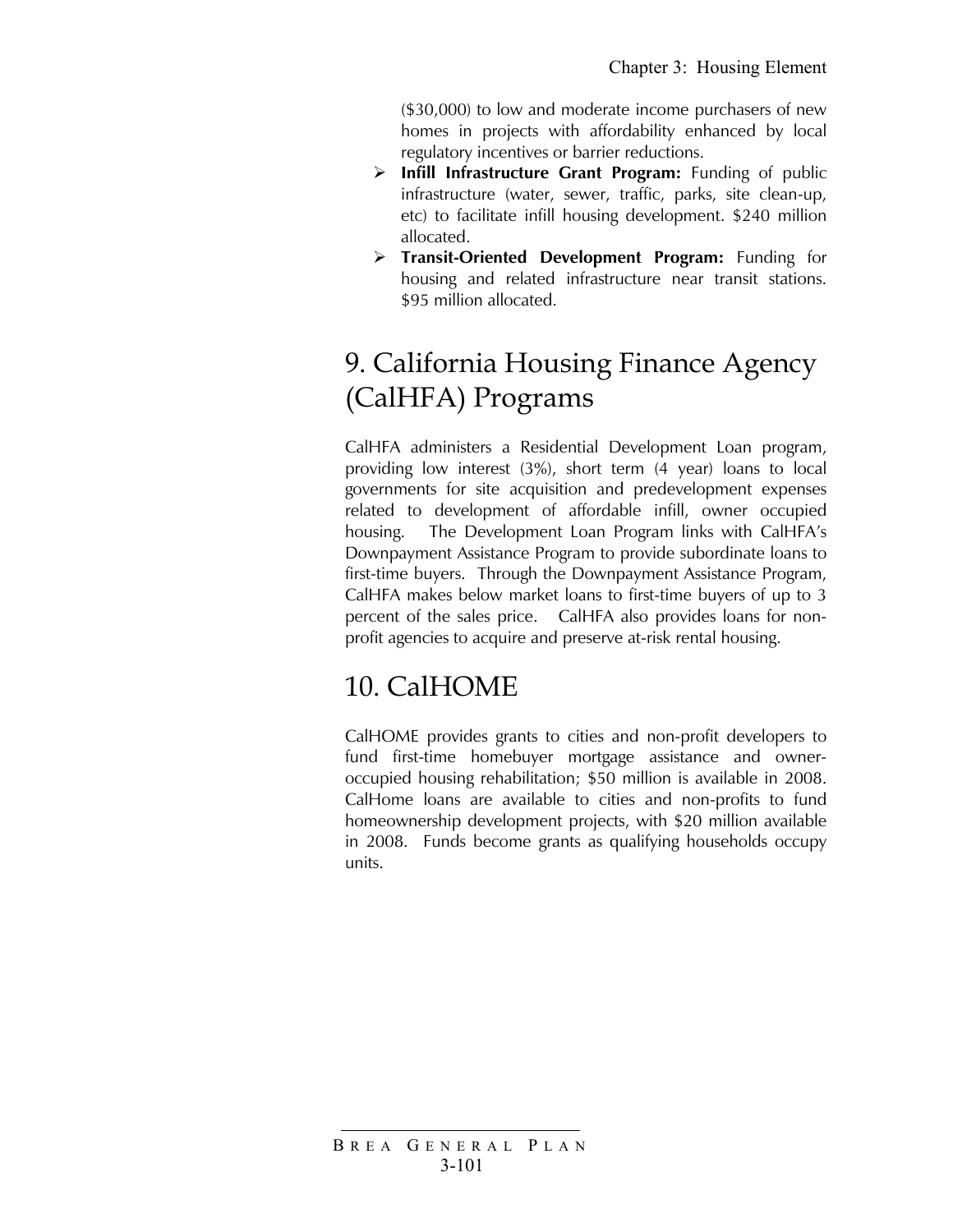Emagine Brea

# C. ADMINISTRATIVE RESOURCES

Described below are several non-profit agencies that can serve as resources in implementation of Brea's housing activities, including acquisition/rehabilitation, preservation of assisted housing, development of affordable housing.

**Jamboree Housing Corporation (JHC):** JHC is a non-profit developer that has developed and implemented numerous affordable housing projects throughout Orange County and the State. Jamboree has also established an in-house social services division, "Housing with a HEART," that operates at most properties to assist residents in maintaining self-sufficiency. JHC is currently developing 94 affordable rental units in Tonner Hills, and has been selected as the developer for 115 affordable rental housing units in La Floresta, including 41 units affordable to extremely low income households.

**Habitat for Humanity:** Habitat is a non-profit, Christian organization that builds and repairs homes for very low income families with the help of volunteers and homeowner/partner families. Habitat homes are sold to partner families at no profit with affordable, no interest loans. The City has supported Habitat in the development of seven new homes in Brea.

**Orange Housing Development Corporation (OHDC):** OHDC is a non-profit housing developer founded in 1990. Located in the City of Orange, the Agency's start-up costs were originally funded by the Orange Redevelopment Agency. OHDC's primary focus is within Orange County, but has developed over 3,000 units in communities throughout California.

**Southern California Housing Development Corporation:** SoCal Housing is a nonprofit developer with in-house capacity to construct and renovate large scale developments, with 4,500 units throughout Southern California. Its mission is to create affordable housing communities that contribute to neighborhood vitality. Community resource centers are provided at all SoCal Housing's properties, administered by the Hope Through Housing Foundation.

**Southern California Presbyterian Homes (SCPH):** SCPH is an experienced non-profit housing developer, with over 30 senior housing communities throughout southern California. In addition to assisted living and continuing care communities, SCPH has utilized a variety of federal, state and local funds to develop 23 affordable housing projects for seniors.

B REA G ENERAL P LAN 3-102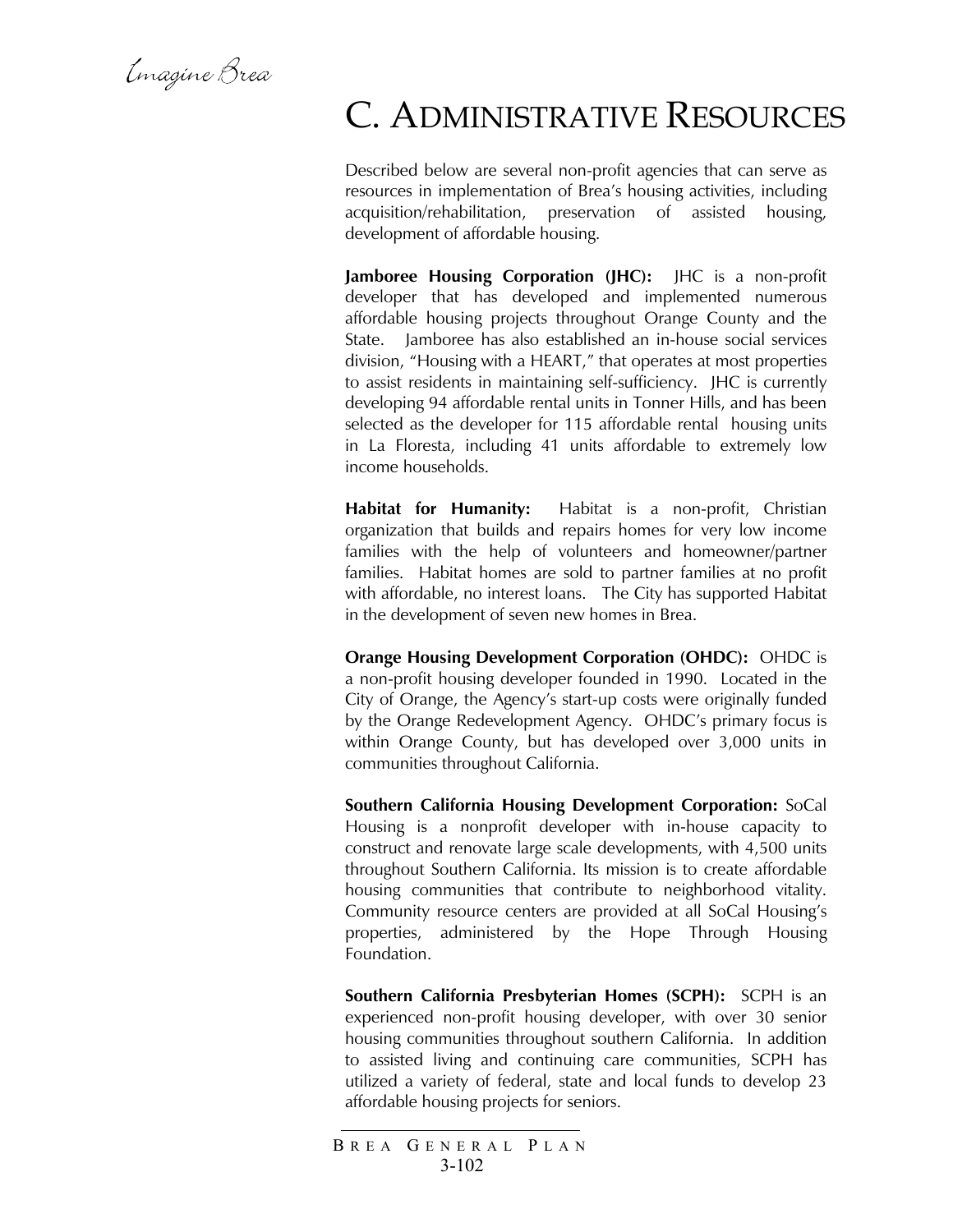# D. OPPORTUNITIES FOR ENERGY CONSERVATION

Conventional building construction, use and demolition along with the manufacturing of building materials have multiple impacts on our environment. In the United States, building construction, use and demolition accounts for:

- $\checkmark$  65 percent of electricity consumption
- $\checkmark$  30 percent of greenhouse gas emissions
- $\checkmark$  30 percent of raw materials use
- $\checkmark$  30 percent of landfill waste
- $\checkmark$  12 percent of potable water consumption

Interest in addressing these impacts at all levels of government has been growing. In 2004, the State of California adopted legislation requiring LEED (Leadership in Energy and Environmental Design) certification for new and renovated public buildings. Some local jurisdictions have not only adopted similar standards for their public buildings, but have also recently required LEED certification for larger commercial and residential developments.

LEED certification building standards are one piece of a coordinated green building program. Why would a city adopt a green building program? Most local building standards already consider energy and stormwater issues. In addition, many jurisdictions have programs related to energy, recycling, water conservation, stormwater management, land use, and public health. However, these programs are often overlapping and uncoordinated. One of the primary goals behind establishing a green building program is to create a holistic, integrated design approach to green building.

A green building program considers a broad range of issues including community and site design, energy efficiency, water conservation, resource-efficient material selection, indoor environmental quality, construction management, and building maintenance. The end result will be buildings that minimize the use of resources, are healthier for people, and reduce harm to the environment.

Both the public and private sectors currently offer grants, refunds, and other funding for green building. In addition, developments built to green standards assist both the owners and tenants with energy and maintenance costs over time.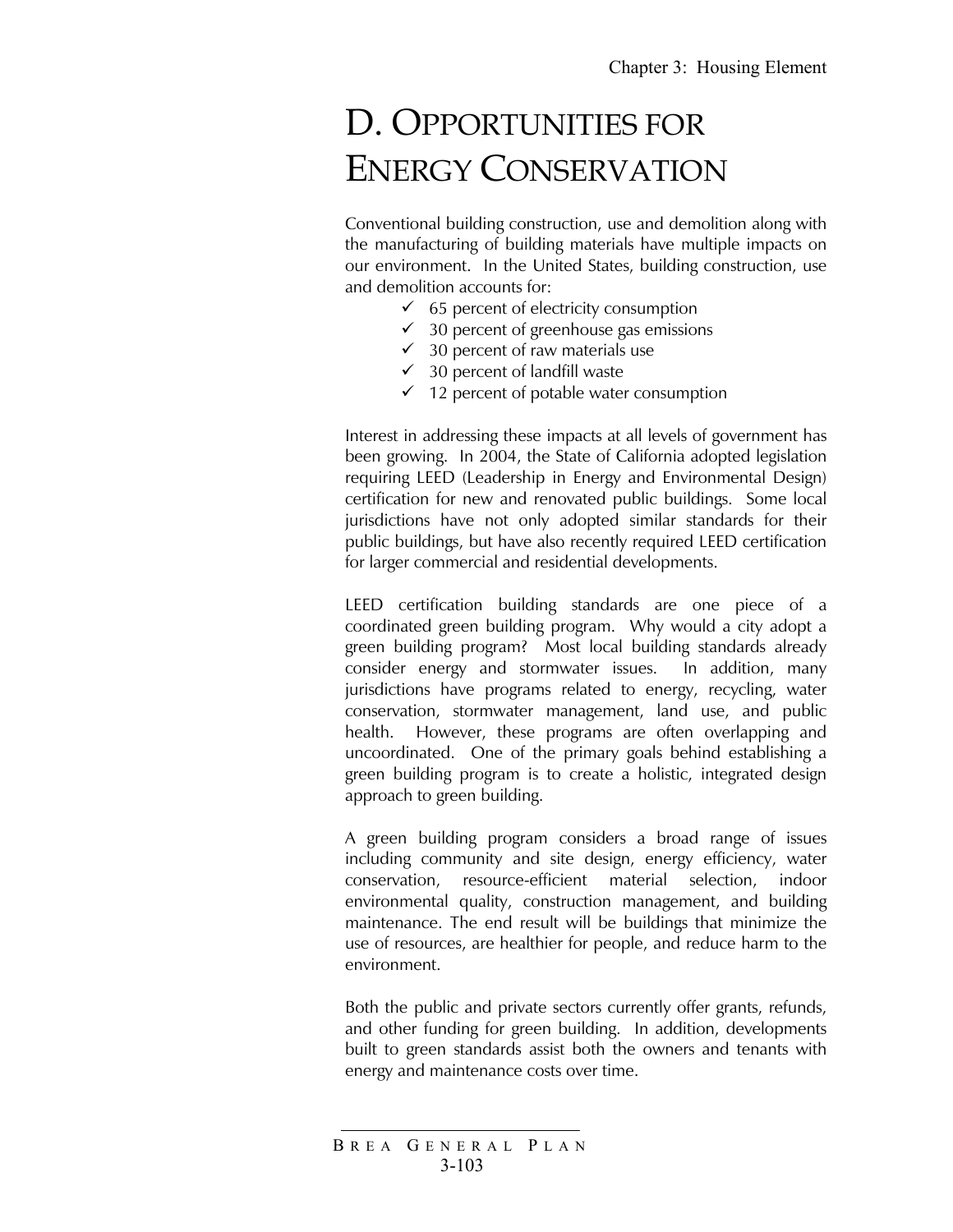Emagine Brea

The following presents a variety of ways in which Brea can promote energy conservation and green building:

- $\triangleright$  Advertise utility rebate programs and energy audits available through Edison and Southern California Gas, particularly connected to housing rehabilitation programs. Lower-income households are also eligible for State sponsored energy and weatherization programs.
- ¾ Develop green (energy-efficient and environmentallysensitive) building standards for public buildings.
- $\triangleright$  Provide incentives, such as expedited plan check, for private developments that are building green.
- $\triangleright$  Support the elimination of contamination in older buildings (lead-based paint, asbestos, etc.) during rehabilitation and code inspections.
- $\triangleright$  Promote funding opportunities for private green buildings, including available rebates.
- $\triangleright$  Promote financial resources available through the California Energy Commission for use of solar panels.
- $\triangleright$  Provide resource materials and training opportunities regarding green building and energy conservation.
- $\triangleright$  Apply green building criteria to rehabilitation of single and multi-family buildings.

Standards for green building are currently being developed at several different levels. The California Building Standards Commission is developing a State Green Building Standard; the International Code Council is developing a residential green standard in conjunction with the Building Industry of America; and the California Energy Commission (CEC) is publishing new energy regulations which are expected to be 50% above the national energy baseline. The Brea Planning Commission is evaluating various options for a local green building ordinance to reduce the City's carbon footprint.

A major tenet of Brea's 2003 General Plan is to create a more sustainable community for existing and future residents. Building upon an extensive community input process, the General Plan establishes the following Vision for Brea 2020:

*Brea will be a community that provides great places to live, work, learn, and play, places that respect the community's natural and cultural*  resources, provide open space and public spaces that appeal to all *Breans, encourage economic vitality, and enhance the overall quality of life for residents.* 

In support of this vision statement, the community defined four overarching goals that embody the community's values and will guide all decisions made pursuant to the General Plan.

B REA G ENERAL P LAN 3-104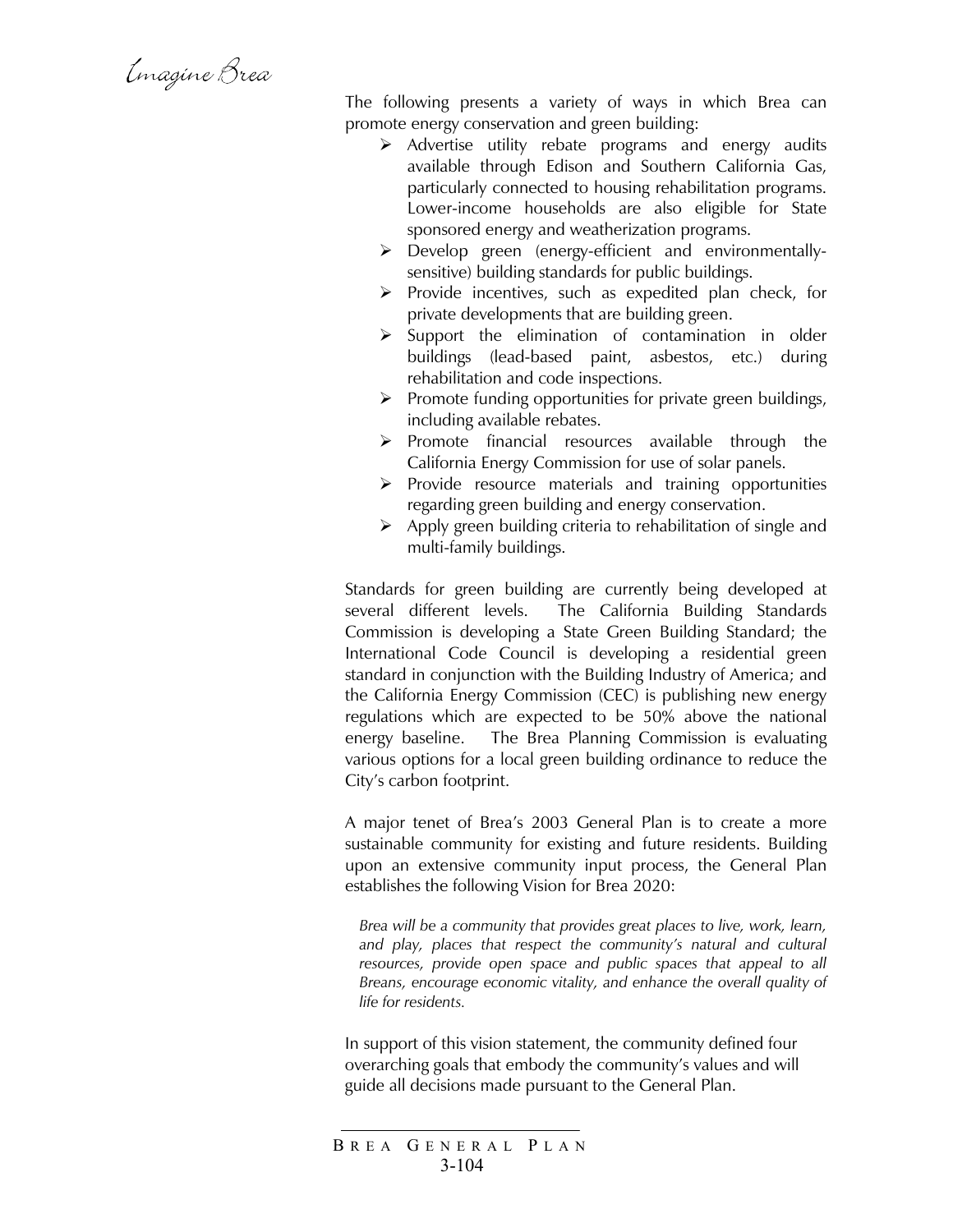#### **Goal 1**

Create an inclusive community that strives to meet the needs of residents of all ages, income levels, occupations, family types, and *lifestyles.* 

#### **Goal 2**

*Plan for the sustainable stewardship of natural resources.*  **Goal 3** 

*Provide a range of mobility options that reduce dependence on the automobile.* 

#### **Goal 4**

*Maintain a sustainable economic base to provide a solid fiscal foundation and diverse employment opportunities, and to ensure the provision of quality community facilities and services.* 

Policies which embody these goals for sustainability are integrated throughout the various elements of Brea's General Plan; the following highlights but a few:

*Policy CD-1.9 Encourage new development that is organized around compact, walkable, mixed-use neighborhoods and districts to conserve open space resources, minimize infrastructure costs, and reduce reliance on the automobile.* 

*Policy CD-8.3 Require developers to employ sustainable approaches to development and environmentally sensitive design.* 

*Policy CD-12.4 Implement local transit or paratransit service to provide efficient connections from residential neighborhoods to and among urban centers and Downtown.* 

*Policy CD-12.5 Require new developments to incorporate transitoriented design features, as appropriate.* 

*Policy CD-13.4 Require new developments to provide for the use of alternative modes of transit via internal trails or travel ways – public or private – for pedestrians and vehicles other than cars. New developments shall include such features as well-designed sidewalks and parkways, bike lanes and paths, and dedicated bus turn-outs. Goal CR-11 Conserve and protect water resources through water* 

*conservation standards, sustainable development practices, and water quality standards.* 

*Policy CR-13.5 Encourage alternative modes of transportation, such as walking, biking, and public transportation to reduce emissions associated with automobile use.* 

In 2002, Brea joined the Community Energy Partnership, a coalition of ten diverse southern California cities and Southern California Edison and Southern California Gas. The goal of the Partnership is to engage communities in responsible energy use by raising awareness about energy efficiency, the importance of peak demand reductions, and renewable energy. Through the Partnership, Brea has distributed (free of charge) numerous energysaving products to residents and small businesses, such as compact fluorescent light bulbs, fluorescent touchiere lamps, faucet aerators, and low flow showerheads.

B REA G ENERAL P LAN 3-105